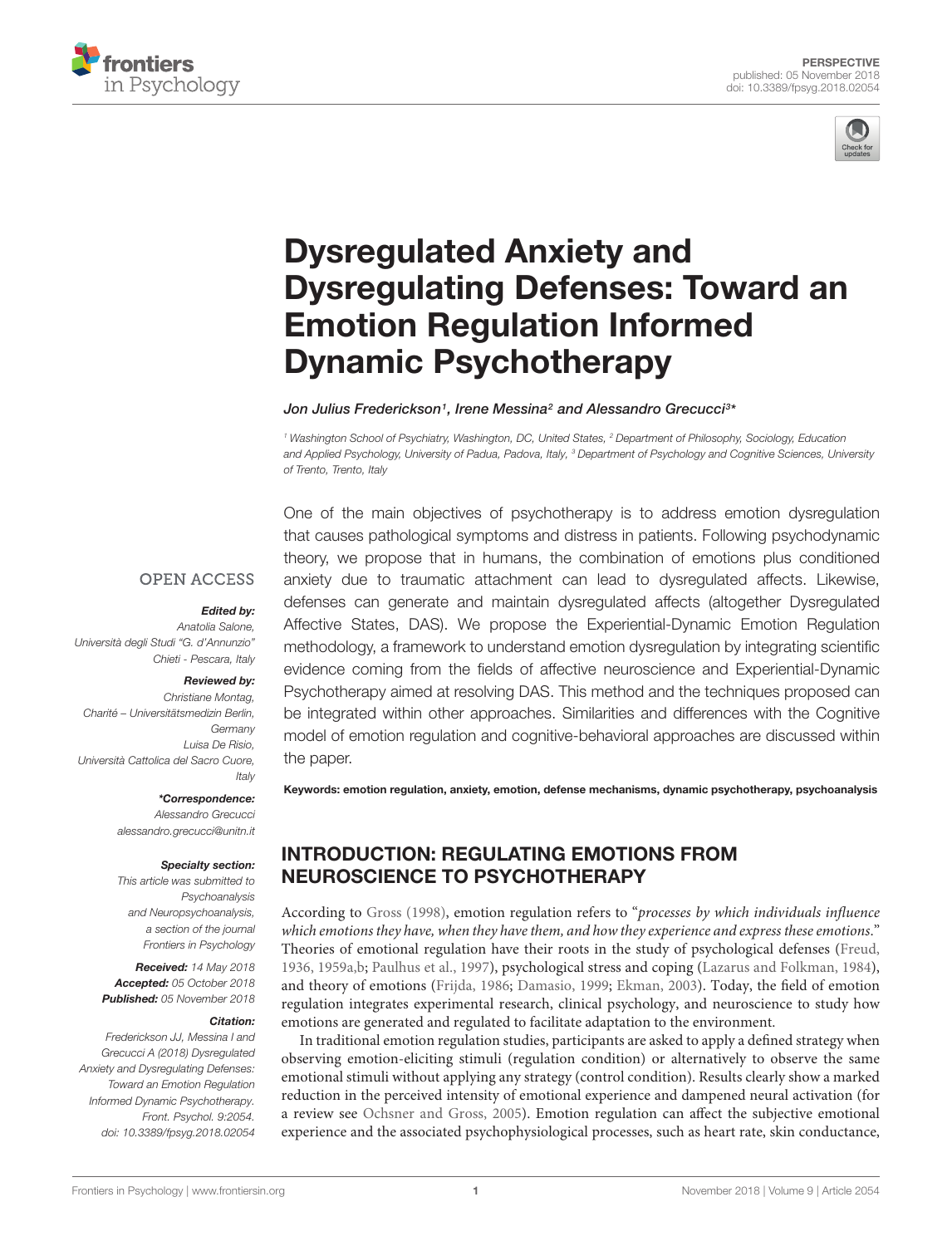and neural activity [\(Jackson et al.,](#page-7-8) [2000;](#page-7-8) [Eippert et al.,](#page-7-9) [2007\)](#page-7-9). According to neuroimaging studies of emotion regulation [\(Ochsner and Gross,](#page-8-1) [2005;](#page-8-1) [Buhle et al.,](#page-7-10) [2013;](#page-7-10) [Gross,](#page-7-11) [2014;](#page-7-11) [Messina et al.,](#page-8-2) [2015\)](#page-8-2), the prefrontal cortex is thought to have an inhibitory effect on areas associated with emotional reactivity, such as the amygdala, resulting in decreased emotional experience in participants. Moreover, also temporal areas appear to be involved in emotion perception regulation, especially in the case of complex emotions in social situations in normal and abnormal populations [\(Grecucci et al.,](#page-7-12) [2013a,](#page-7-12)[b,](#page-7-13)[c,](#page-7-14) [2016b;](#page-7-15) [Grecucci and Sanfey,](#page-7-16) [2014;](#page-7-16) [Pappaianni et al.,](#page-8-3) [2018\)](#page-8-3). These investigations into the regulation of social and complex emotions and the resulting emotion regulation theories provide a new understanding of mental disorders and their treatment.

After a decade of experimental studies, researchers have succeeded in gathering evidence to generate consensus about the key role of emotion regulation for healthy psychological functioning. The capacity to adaptively regulate negative emotion is considered a protective factor against the development and maintenance of psychopathology [\(Aldao and Nolen-Hoeksema,](#page-7-17) [2010;](#page-7-17) [Aldao et al.,](#page-7-18) [2010\)](#page-7-18). On the other hand, difficulties in ER have been identified as putative risk and maintaining factors for several disorders [\(Gratz et al.,](#page-7-19) [2013\)](#page-7-19). Poor emotion regulation has been linked to psychiatric disorders [\(Barlow,](#page-7-20) [2002;](#page-7-20) [Werner](#page-8-4) [and Gross,](#page-8-4) [2010;](#page-8-4) [Grecucci,](#page-7-21) [2012;](#page-7-21) [Ehring,](#page-7-22) [2013;](#page-7-22) [Mennin and](#page-8-5) [Fresco,](#page-8-5) [2014;](#page-8-5) [Messina et al.,](#page-8-6) [2016a\)](#page-8-6), and more than 75% of psychiatric disorders are characterized by deficits in emotion regulation [\(Kring and Werner,](#page-7-23) [2004\)](#page-7-23). For example, anxiety, depression, and personality disorders are associated with specific dysregulated emotions [\(Thayer and Lane,](#page-8-7) [2000;](#page-8-7) [Mennin and](#page-8-8) [Fresco,](#page-8-8) [2009;](#page-8-8) [Schulze et al.,](#page-8-9) [2011\)](#page-8-9). Moreover, emotion regulation strategies may differently influence psychological health. The most investigated strategy is reappraisal, an adaptive form of regulation that consists of the generation of new interpretations of stressful situations to decrease the emotional response they would otherwise elicit [\(Gross,](#page-7-0) [1998\)](#page-7-0). Among the less adaptive strategies, suppression is one of the most investigated. It consists in controlling emotional expression, and it functions as a conscious defense mechanism (see Dysregulated Affective States Due to Defensive Affects). Compared to reappraisal, suppression has been negatively associated to the expression of positive emotion, effective interpersonal functioning, and well-being [\(Gross,](#page-7-24) [2002;](#page-7-24) [Gross and John,](#page-7-25) [2003\)](#page-7-25) and it negatively correlates with mental health indicators [\(Aldao and Nolen-Hoeksema,](#page-7-17) [2010;](#page-7-17) [Hu et al.,](#page-7-26) [2014\)](#page-7-26). Taken together, these findings support the validity of a core construct of emotional dysregulation applicable to affective disorders and their therapy [\(Messina et al.,](#page-8-10) [2013,](#page-8-10) [2016b\)](#page-8-11). In line with this construct, techniques based on emotion regulation principles have been incorporated into cognitivebehavioral approaches. For example, [Linehan](#page-7-27) [\(1993a,](#page-7-27)[b\)](#page-7-28) teaches a set of behavioral skills to help borderline patients cope with their dysregulated emotions. The implementation of cognitive and behavioral techniques – such as reappraisal and emotional avoidance – has been proposed as part of a unified protocol for proposed by [Barlow et al.](#page-7-29) [\(2011\)](#page-7-29). Moreover, specific emotion regulation trainings have been developed to treat emotional difficulties [\(Berking et al.,](#page-7-30) [2008;](#page-7-30) [Mennin and Fresco,](#page-8-8) [2009\)](#page-8-8).

According to the experimental literature and the cognitivebehavioral tradition, emotions and anxiety are regulated by manipulating the thinking style (reappraisal strategy), or attention (distraction strategy) [\(Ochsner and Gross,](#page-8-1) [2005\)](#page-8-1). The cognitive tradition has emphasized the conscious causes of emotion dysregulation and their conscious regulation and it does not clearly differentiate between what should be encouraged to express or to regulate. We believe that some psychodynamic principles can be used as a guide for the therapist to select what should be expressed or regulated. In the psychodynamic view, emotions are the fundamental way we make sense of the world. They tell us what we want and what we do not, what gives us pleasure and what gives us pain. They mobilize us to act adaptively on our own behalf, to pursue our goals in life [\(Tomkins,](#page-8-12) [1962\)](#page-8-12). Like a GPS system, feelings tell us where we are, where we want to go, and how to get there [\(Frederickson,](#page-7-31) [2013\)](#page-7-31). In everyday life, a stimulus triggers emotion (the "original emotion"), which is adaptive and proportionate to the stimulus, motivating the person to engage in adaptive behavior [\(Grecucci and Job,](#page-7-32) [2015\)](#page-7-32). The function of conscious but also unconscious emotions as the primary motivators of behavior is widely recognized in psychoanalysis [\(Freud,](#page-7-3) [1959b;](#page-7-3) [Kernberg,](#page-7-33) [1984,](#page-7-33) [1996\)](#page-7-34), as well as in affective neuroscience [\(Panksepp,](#page-8-13) [1998;](#page-8-13) [Damasio,](#page-7-6) [1999\)](#page-7-6).

In psychodynamic therapy, patients are encouraged to experience emotions (sometimes even up-regulate them) and the associated impulse physically in the body, rather than downregulating them through cognitive or attentional strategies [\(Davanloo,](#page-7-35) [1990;](#page-7-35) [Coughlin della Selva,](#page-7-36) [1996;](#page-7-36) [Davanloo,](#page-7-37) [2000;](#page-7-37) [Frederickson,](#page-7-31) [2013\)](#page-7-31).

What should be regulated according to psychodynamic therapists by contrast, is the case of excessive anxiety or affects created by dysregulating defenses, so that the patient can be helped to express the underlying emotion [\(Hartmann,](#page-7-38) [1964\)](#page-7-38).

In the present paper, starting from the above considerations, we propose that emotions, as evolutionary products, are not inherently dysregulated (as assumed by cognitive models of emotion regulation), and dysregulation can be better understood as the result of: (1) emotions plus dysregulated anxiety, or (2) defensive affects resulting from dysregulating defenses. We have defined these states as Dysregulated Affective States (DAS; [Grecucci et al.,](#page-7-39) [2015,](#page-7-39) [2016a\)](#page-7-40). Second, we provide a framework and methodology for an Experiential-Dynamic Emotion Regulation Methodology (EDER) that integrates Experiential-Dynamic Therapy techniques and emotion regulation science principles for the clinical treatment of DAS.

# DYSREGULATED AFFECTIVE STATES

# Dysregulated Affective States Due to Anxiety

Sometimes emotional responses are no longer proportional to the stimulus. Why? In some cases, the patient is overwhelmed by anxiety associated with a given emotion, and he/she may not be aware of the emotion covered by anxiety. According to the psychodynamic view, in such situations what becomes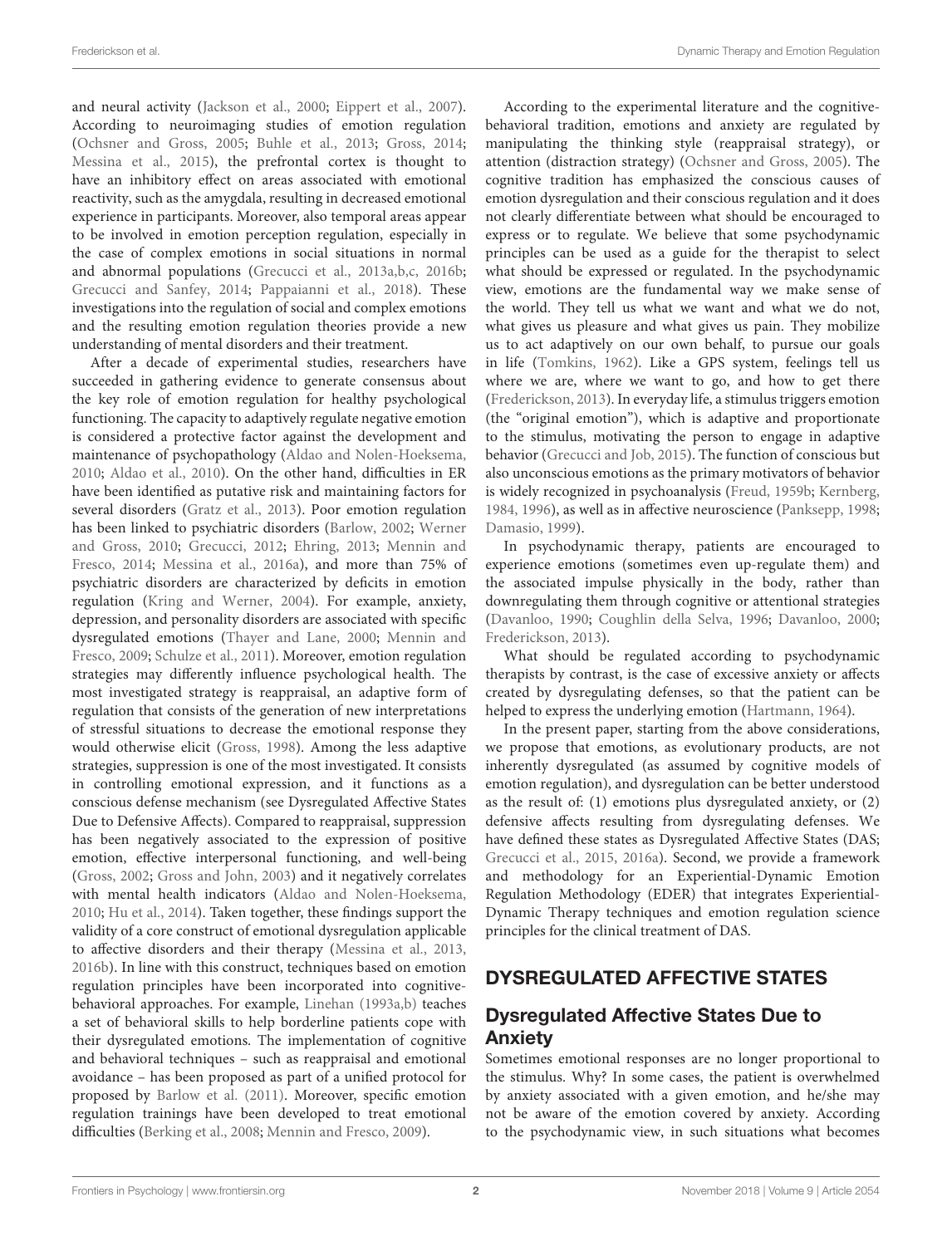dysregulated and should be regulated is not the emotion itself, but anxiety. We call an emotion plus overwhelming anxiety a Dysregulated Affective State (DAS, [Grecucci et al.,](#page-7-39) [2015\)](#page-7-39). Signal anxiety [\(Freud,](#page-7-2) [1959a\)](#page-7-2) signals the emergence of relational and internal danger situations that would repeat earlier traumatic experiences. Psychodynamic theories describe how DASs originate in early relationships with caregivers, upon whom infants depend for their survival. Any emotion that triggers anxiety in the caregiver will be experienced as a danger to a relationship necessary for survival, causing a conflict between affect expression toward the caregiver and the need to be cared for by the caregiver [\(Sullivan,](#page-8-14) [1953;](#page-8-14) [Bowlby,](#page-7-41) [1980\)](#page-7-41). Through multiple experiences in early relationships, the infant, and later the child, learns unconsciously which emotions pose a danger to the relationship [\(Bowlby,](#page-7-41) [1980\)](#page-7-41). Emotions trigger unconscious anxiety, based on memories of earlier conflictual relationships. Thus, anxiety becomes a conditioned response indicating that a rising feeling could endanger a relationship in the present, even though this is based on unconscious learning in the past [\(Bowlby,](#page-7-41) [1980\)](#page-7-41). This psychoanalytic view of anxiety converges with neuroscience and neurobiology [\(Schore,](#page-8-15) [2003\)](#page-8-15). According to affective neuroscience, when unconscious emotion rises, neuroperception of threat occurs triggering signal anxiety based on the inborn neurological fear circuit [\(Panksepp,](#page-8-13) [1998\)](#page-8-13). Following the non-conscious perception of threat in the brain, a message is sent to the amygdala [\(LeDoux,](#page-7-42) [1998;](#page-7-42) [Panksepp,](#page-8-13) [1998;](#page-8-13) [Damasio,](#page-7-6) [1999\)](#page-7-6). The amygdala activates the somatic and autonomic nervous systems, mobilizing the body to deal with a threat [\(Robertson et al.,](#page-8-16) [2004;](#page-8-16) [Porges,](#page-8-17) [2011\)](#page-8-17).

When anxiety is discharged into the autonomic nervous system, it can be channeled into either the sympathetic or the parasympathetic nervous systems [\(Robertson et al.,](#page-8-16) [2004\)](#page-8-16) (see **[Table 1](#page-3-0)**). As shown in **[Table 1](#page-3-0)**, the sympathetic nervous system creates the symptoms of increased heart rate, blood pressure, and respiration; sweating, cold hands and feet, dry mouth, fainting from hyperventilation, and blushing. The parasympathetic nervous system creates the symptoms of decreased heart rate, blood pressure, and respiration; nausea, vomiting, diarrhea, migraines, dizziness, blurry vision, ringing in the ears, limpness, bodily anesthesia, and difficulty thinking. When patients experience emotions accompanied by the anxiety symptoms of the parasympathetic nervous system, they become dysregulated. They are not dysregulated by the emotion, but by the severe anxiety symptoms, including problems thinking and loss of reality testing. The problems of thinking and reality testing might seem unrelated to anxiety. However, activation of the parasympathetic nervous system releases neurohormones which inhibit the functioning of the hippocampus, responsible for storing short term memory [\(Sapolsky et al.,](#page-8-18) [1990\)](#page-8-18), and the prefrontal cortex, essential for higher order thinking [\(Wehrenberg and Prinz,](#page-8-19) [2007\)](#page-8-19).

Notably, the pathway of anxiety discharge informs the therapist on how to intervene (see **[Table 1](#page-3-0)**). In sum, when anxiety is mild, emotions can be encouraged. When anxiety is too high, the therapist needs to regulate the resulting DAS before getting into the underlying emotion. With the therapist's help, the patient can become aware of these physical activations as emotions [\(Damasio,](#page-7-6) [1999\)](#page-7-6). Once the patient is conscious of her emotions, those conscious emotions can mobilize conscious adaptive action [\(Damasio,](#page-7-6) [1999\)](#page-7-6), and anxiety becomes regulated.

# Dysregulated Affective States Due to Defensive Affects

Much as we would like anxiety to be regulated easily, in many cases anxiety does not come down. Why? The patient may use defense mechanisms which create or perpetuate dysregulated affects. In earlier relational experiences the patient learned to avoid or cover certain emotions (e.g., anger toward the mother) through defenses, thus hiding feelings that might endanger a relationship [\(Sullivan,](#page-8-14) [1953\)](#page-8-14). In a previous Section "Introduction: Regulating Emotions From Neuroscience to Psychotherapy," we described an integrative theory of emotions as the primary motivators of behavior. Then we showed how anxiety is a biophysiological activation of the body paired through conditioning with emotions, and how dysregulated anxiety can create dysregulated affects (see Dysregulated Affective States). Now we will show how dysregulating defenses create dysregulated defensive affects.

In psychodynamic theory, defenses are understood as unconscious psychological mechanisms that reduce anxiety arising from unacceptable or potentially harmful thoughts, emotions or impulses [\(Freud,](#page-7-2) [1959a](#page-7-2)[,b\)](#page-7-3). Defenses are forms of adaptation to the environment that act by protecting individual self-esteem or self-integrity [\(Hartmann,](#page-7-38) [1964;](#page-7-38) [Cramer,](#page-7-43) [1998\)](#page-7-43), or important relationships [\(Sullivan,](#page-8-14) [1953;](#page-8-14) [Bowlby,](#page-7-41) [1980\)](#page-7-41). Although defenses are useful adaptations to damaging environments, once they become conditioned reactions to emotions or anxiety, they become generalized to other environments where they are unhelpful and even harmful. Thus, defenses which are useful in the here and now are adaptive. But, when they become conditioned reactions which are generalized, they create dysregulated defensive affects, or secondary affects, which cover or replace the original emotion. These defensive affects create a second type of DAS (due to the intervention of defenses).

When a stimulus occurs, we react with emotions. For example, if a boss does not give a promotion, this may trigger anger, and anger may trigger adaptive action. However, what if defenses block us from channeling our anger into adaptive action? If the patient's anger triggers too much anxiety, he may use a defense to manage anxiety. Angry with the boss, but unable to own it, suppose he projects his anger onto the boss (defense mechanism). This does not reduce his anxiety. In fact, now he is afraid of his boss' imaginary anger. As a result, he can't channel his anger into effective assertion. This fear, dysregulated due to a projection, cannot come down until the projection comes down (see **[Table 2](#page-3-1)**, "fear due to projective anger"). Further, let's suppose he becomes further enraged at this boss who supposedly wants to hurt him, the anger toward this projection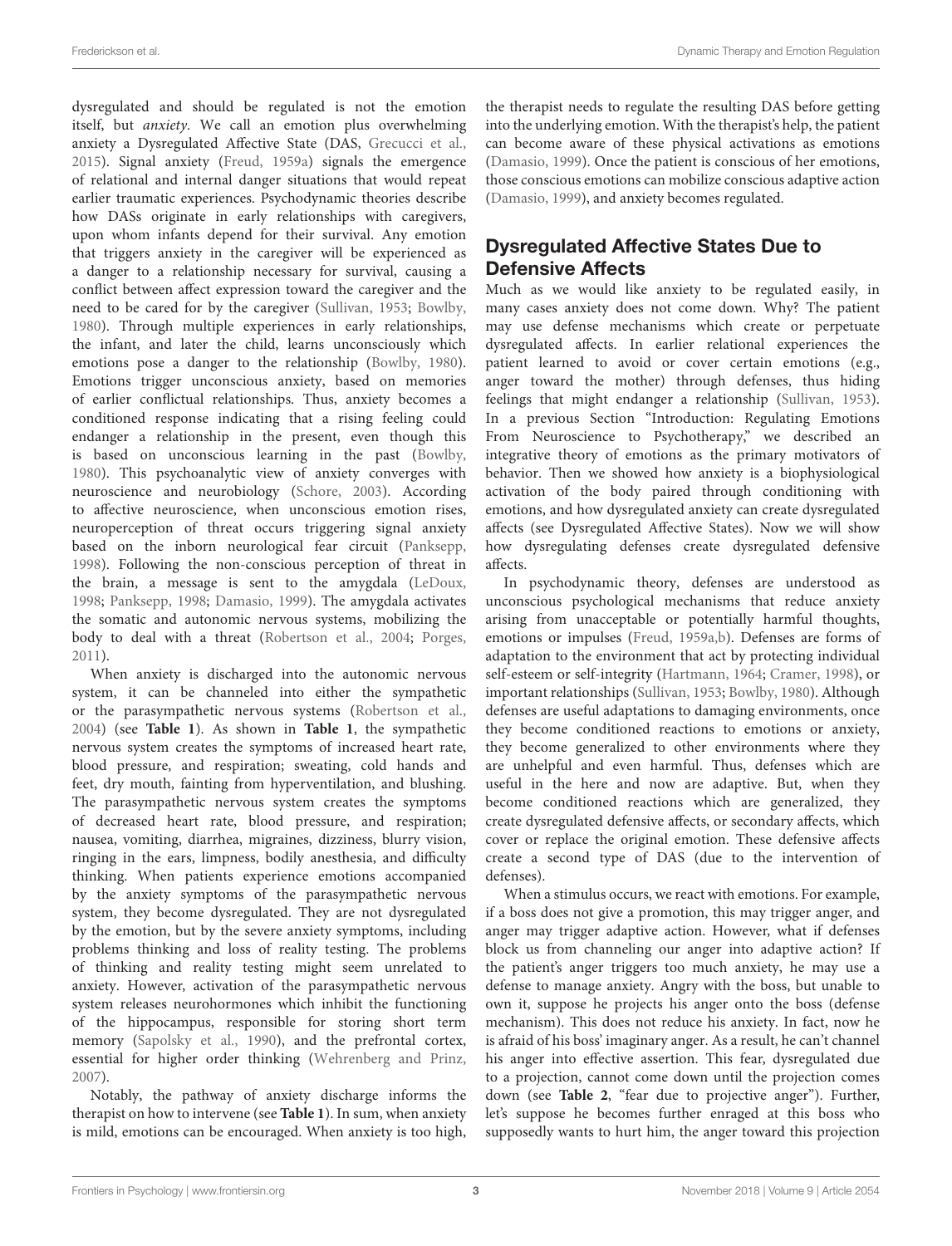#### <span id="page-3-0"></span>TABLE 1 | Emotion dysregulation as a function of the pathways of anxiety discharge.

|                                       | Path of anxiety<br>discharge      | <b>Symptoms/Signs</b>                                                                                                                                                                                                        | Level of emotional<br>dysregulation | <b>Therapeutic action</b>                                            |
|---------------------------------------|-----------------------------------|------------------------------------------------------------------------------------------------------------------------------------------------------------------------------------------------------------------------------|-------------------------------------|----------------------------------------------------------------------|
| Emotion without anxiety               | <b>NA</b>                         | <b>NA</b>                                                                                                                                                                                                                    | No dysregulation                    | Express feeling                                                      |
| Emotion plus mild<br>anxiety          | Somatic nervous<br>system         | -Hand clenching<br>-Tension in the intercostal muscles of<br>the chest, the patient sighs<br>-Tension in arms, shoulders, neck, legs<br>and feet<br>-Jaw clenching, biting                                                   | No dysregulation                    | Watch anxiety while<br>encouraging the patient to<br>express feeling |
| Emotion plus<br>dysregulating anxiety | Parasympathetic<br>nervous system | -Bladder urgency and frequency<br>-Gastrointestinal spasm<br>-Irritable bowel syndrome, nausea,<br>vomiting<br>Vascular-migraine, hypertension<br>Bronchi-asthma<br>"Jelly legs"<br>-Drifting<br>-Dissociation<br>-Confusion | Moderate to severe<br>dysregulation | Regulate anxiety and then<br>explore feeling                         |
| Emotion plus<br>dysregulating anxiety | Cognitive- Perceptual<br>system   | -Hallucinations<br>-Dissociation<br>-Blocking of thought<br>-Tunnel vision<br>-Tinnitus                                                                                                                                      | Severe dysregulation                | Regulate anxiety and then<br>explore feeling                         |

#### <span id="page-3-1"></span>TABLE 2 | Defensive affects.

|              | <b>Original emotions</b> |                      | Defensive affects  |                                                                |                      |                           |
|--------------|--------------------------|----------------------|--------------------|----------------------------------------------------------------|----------------------|---------------------------|
|              | <b>Emotions</b>          | <b>Dysregulation</b> | Therapeutic action | <b>Defensive affect</b>                                        | <b>Dysregulation</b> | <b>Therapeutic action</b> |
| Anger        | "Normal anger"           | <b>No</b>            | <b>Express</b>     | "Anger in response to a<br>projection"                         | Yes                  | <b>Block</b>              |
|              |                          |                      |                    | "Fear due to projective<br>anger-the supposedly angry<br>boss" |                      |                           |
| Grief/crying | "Good crying"            | No                   | <b>Express</b>     | "Weepiness"                                                    | Yes                  | <b>Block</b>              |
|              |                          |                      |                    | "Protest crying"                                               |                      |                           |
|              |                          |                      |                    | "Infantile crying"                                             |                      |                           |
|              |                          |                      |                    | "Anger to cover grief"                                         |                      |                           |
| Guilt        | Healthy guilt            | No                   | <b>Express</b>     | "Neurotic guilt"                                               | Yes                  | <b>Block</b>              |

will be limitless too (see **[Table 2](#page-3-1)**, "anger due to a projection"), dysregulated, and cannot come down until projection comes down.

Thus, when patients use defenses that create defensive affects, blocking the defense is the first step to regulate the DAS. Restructuring the defenses [\(Frederickson,](#page-7-31) [2013\)](#page-7-31) can be helpful for such patients. In our example, if the patient can learn to see the boss, rather than his projection, the projection drops, and the fear or anger resulting from the projection drops as well.

In sum, original (primary) emotions, elicited by and proportional to the stimulus, lead to a proportional, adaptive emotional response. Emotions due to real stimuli are usually limited in activation and time [\(Grecucci and Job,](#page-7-32) [2015\)](#page-7-32). For instance, a boss makes an unfair comment that lasts 10 s. In response, the patient feels angry for 10 s. This allows him to respond adaptively to the problem. Then the anger drops, having fulfilled its function. However, when patients use defenses (for example, projection), the resulting defensive affects will be proportional to the defense (projection), not to the stimulus itself. Thus, a projection, which lasts 5 h, causes anger for 5 h. This is why defensive affects have a different shape of activation. Emotions triggered by a stimulus in reality have the shape of a wave: they rise after the stimulus and fall after the stimulus has ended or adaptive action has occurred. Defensive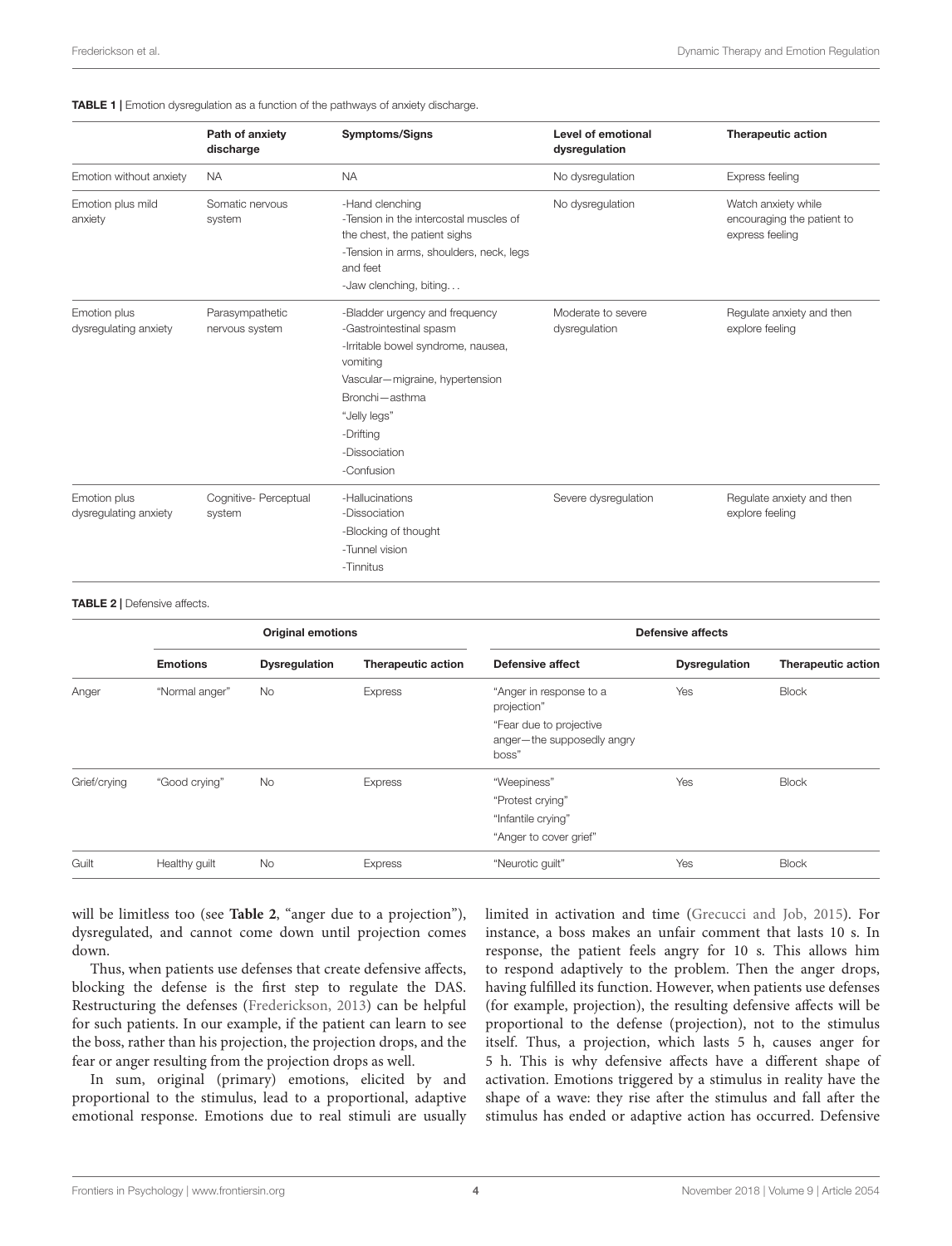affects rise rapidly in response to a defense like projection and remain high as long as the patient uses the defense (in this example, projection). In **[Table 2](#page-3-1)**, we report different examples, and we outline optimal therapist responses to regulate patients' emotions.

# EXPERIENTIAL-DYNAMIC EMOTION **REGULATION**

In this section, we describe Experiential-Dynamic Emotion Regulation (EDER) as a set of core concepts and associated therapeutic prescriptions for the treatment of DASs. EDER is connected with a psychodynamic theory of mind and in particular with some observations derived from Intensive Short-Term Dynamic Psychotherapy (ISTDP), proposed in the 1970's by [Davanloo](#page-7-35) [\(1990,](#page-7-35) [2000\)](#page-7-37) and further developed by others [\(Coughlin della Selva,](#page-7-36) [1996;](#page-7-36) [Ten Have-de Labije and Neborsky,](#page-8-20) [2012;](#page-8-20) [Frederickson,](#page-7-31) [2013;](#page-7-31) [Abbass,](#page-7-44) [2015\)](#page-7-44). Based on psychodynamic theories described in the previous section, ISTDP starts with the assumption that stimuli in life trigger emotions, which trigger anxiety and defenses. The unconscious defenses cause the symptoms and presenting problems from which patients suffer. Since anxiety and defenses cause the presenting problems and symptoms, the therapist helps the patient face his feelings – what makes him anxious – and let go of the defenses, which cause his symptoms. So, like other psychodynamic therapies, ISTDP relies on defense analysis and transference analysis to access feelings, which are avoided through defenses and the transference. (Note that interventions which mobilize feelings quickly are

<span id="page-4-0"></span>TABLE 3 | Phases and steps of the EDER methodology.

especially useful for high functioning patients with mature defenses. In contrast, lower functioning patients with primitive defenses require a slower exposure to feelings accompanied by anxiety regulation, plus deactivation of defenses that compromise reality testing. The patient's levels of affect tolerance, anxiety regulation, and reality testing determine the therapeutic strategy that would be most helpful.)

# Core Principles of Experiential-Dynamic Emotion Regulation

EDER methodology can be expressed in three core principles [\(Grecucci,](#page-7-21) [2012;](#page-7-21) [Grecucci et al.,](#page-7-39) [2015,](#page-7-39) [2016a,](#page-7-40) [2017;](#page-7-45) [Dadomo et al.,](#page-7-46) [2016\)](#page-7-46).

### Regulation Versus Expression

To reduce a pathological affective state, we need to either: (a) promote the full expression of a true feeling, or, (b) down regulate anxiety and deactivate the defenses that create a DAS, and then promote the expression of the warded off true feeling. Once anxiety is regulated or a defensive affect is deactivated, patients must fully experience and express their adaptive feelings [\(Grecucci,](#page-7-21) [2012;](#page-7-21) [Grecucci et al.,](#page-7-39) [2015\)](#page-7-39). We clearly distinguish what must be expressed (adaptive feelings) from what must be down-regulated (anxiety) or deactivated (defensive affects). When a feeling is accompanied by excessive anxiety, the therapist must regulate the anxiety to end the state of dysregulation. Then the therapist promotes the full experience and expression of the adaptive feelings. When a defense creates a defensive affect, the therapist must deactivate the defense, and then the defensive affect will disappear.

| <b>If there</b> $\bullet$ <b>I</b> is indeed and otopologically change in internet reserved <b>i</b> |                                                                                                          |  |  |  |
|------------------------------------------------------------------------------------------------------|----------------------------------------------------------------------------------------------------------|--|--|--|
| <b>Phases</b>                                                                                        | <b>Steps for each Phase</b>                                                                              |  |  |  |
| (1) Emotion elicitation                                                                              | (a) Ask for a specific example                                                                           |  |  |  |
|                                                                                                      | (b) Invite feelings.                                                                                     |  |  |  |
|                                                                                                      | (c) If necessary, regulate anxiety and then invite feelings again.                                       |  |  |  |
|                                                                                                      | (d) Identify and help the patient let go of defenses that block the emergence of<br>feeling.             |  |  |  |
| (2) Regulatory mechanism enhancement (Awareness,                                                     | (a) Enhance awareness of the stimulus                                                                    |  |  |  |
| attention and causality)                                                                             | (b) Enhance observing capacity.                                                                          |  |  |  |
|                                                                                                      | (c) Pay attention to feeling.                                                                            |  |  |  |
|                                                                                                      | (d) Differentiate feeling from anxiety and defenses.                                                     |  |  |  |
|                                                                                                      | (e) Understand causality (feelings $\rightarrow$ anxiety $\rightarrow$ defenses $\rightarrow$ symptoms). |  |  |  |
| (3) Dysregulatory mechanisms reduction or blocking (DAS)                                             | (a) Understand causality of anxiety (feelings emerge $\rightarrow$ anxiety rises $\rightarrow$ DAS)      |  |  |  |
|                                                                                                      | (b) Reduce anxiety (restructure the pathway of anxiety discharge)                                        |  |  |  |
|                                                                                                      | (c) Understand causality of dysregulated affects (feelings $\rightarrow$ anxiety                         |  |  |  |
|                                                                                                      | $rises \rightarrow defenses \rightarrow defensive affects \rightarrow DAS$                               |  |  |  |
|                                                                                                      | (d) Block and restructure defenses which cause defensive affects                                         |  |  |  |
| (4) Full emotional experience and elaboration                                                        | (a) Label the true feeling (subjective level).                                                           |  |  |  |
|                                                                                                      | (b) Experience the feeling physically in the body.                                                       |  |  |  |
|                                                                                                      | (c) Experience the impulse physically in the body.                                                       |  |  |  |
|                                                                                                      | (d) Express the feeling (portray the associated impulse-action).                                         |  |  |  |
|                                                                                                      |                                                                                                          |  |  |  |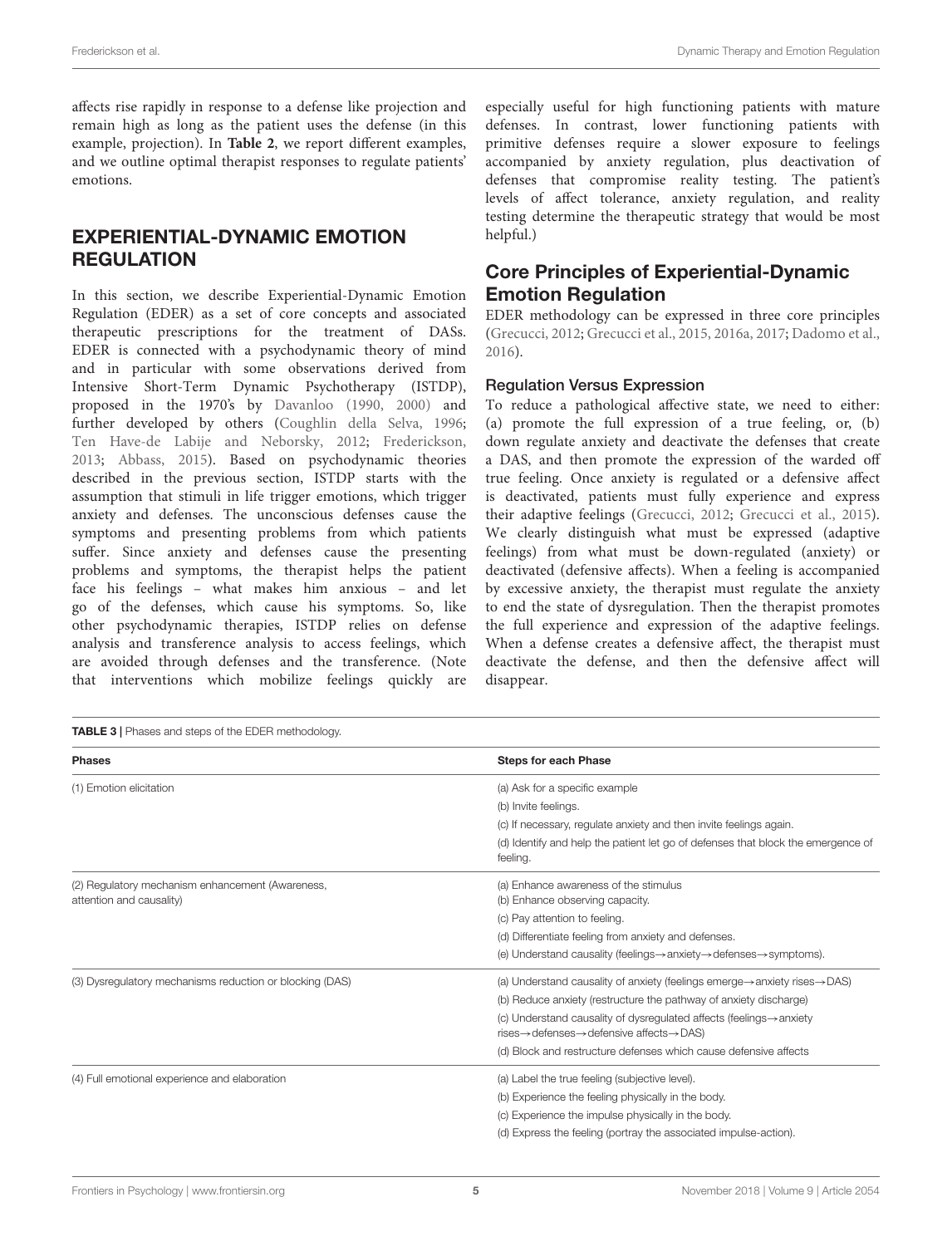#### Focus on Emotional Experience

Constantly focus on and process emotions and dysregulatory mechanisms during the session. While patients experience an emotion, the therapist helps them observe dysregulatory mechanisms, regulate anxiety, and deactivate the defenses that create DAS moment by moment. The therapist encourages the experience of adaptive feelings but not the experience of defensive affects.

#### Use of Experiential Strategies

Experiential strategies act not only at the cognitive level, but facilitate the full experience of emotions while reducing or blocking dysregulatory mechanisms (anxiety and defensive affects). The patient is encouraged to experience emotion [\(Davanloo,](#page-7-35) [1990;](#page-7-35) [Coughlin della Selva,](#page-7-36) [1996;](#page-7-36) [Davanloo,](#page-7-37) [2000;](#page-7-37) [Frederickson,](#page-7-31) [2013\)](#page-7-31), rather than avoid them through cognitive or attentional strategies. During the phase of promoting feeling experience, cognitive strategies ward off feelings and are counterproductive. For example, it has been shown that in certain circumstances "reappraisal" can increase rumination [\(Ray et al.,](#page-8-21) [2005\)](#page-8-21), while rationalizing about the emotion [\(Freud,](#page-7-1) [1936\)](#page-7-1), or "distraction" can avoid the experience of emotion [\(Freud,](#page-7-2) [1959a,](#page-7-2)[b\)](#page-7-3). Thus, when the therapist blocks defenses which prevent the patient from becoming aware of and experiencing his feelings, cognitive-attentive strategies may be detrimental. Since cognitions ward off feelings, we

focus on the feelings underneath, not the cognitions. The goal of experiential techniques is not to restructure cognitions, but to help patients let go of cognitions as a defense so they can face the feeling underneath. Then patients can feel and deal rather than detach and defend. Once patients experience their original emotions, it is possible to show the causality of feelings triggering anxiety, then defenses, and then symptoms. Then we show how that pattern of causality plays out in the past, current, and therapy relationships [\(Malan,](#page-8-22) [1979\)](#page-8-22). This process integrates their cognitions with affective experience.

# Methodology of Experiential-Dynamic Emotion Regulation

Building on previously described core principles, a general methodology for a dynamic emotion regulation can be designed as follows (see **[Tables 3](#page-4-0)**, **[4](#page-5-0)**) [1](#page-5-1) [\(Grecucci,](#page-7-21) [2012\)](#page-7-21).

### Phase 1: Emotion Elicitation

To elicit the precise emotion that causes affective dysregulation, the therapist asks for a specific example. In response, the patient often offers defenses (e.g., rationalizing thoughts) rather than

<span id="page-5-1"></span><sup>&</sup>lt;sup>1</sup>This methodology for Experiential-Dynamic emotion regulation can be integrated in approaches other than psychodynamic.

<span id="page-5-0"></span>

| <b>Target and scope</b><br><b>Process</b>                                        |                                                                             | <b>Strategies</b>                                                                                                                                                                                                                                                         | Model of therapy and references                                                                                                                                          |  |
|----------------------------------------------------------------------------------|-----------------------------------------------------------------------------|---------------------------------------------------------------------------------------------------------------------------------------------------------------------------------------------------------------------------------------------------------------------------|--------------------------------------------------------------------------------------------------------------------------------------------------------------------------|--|
| Anxiety regulation                                                               | Enhancing awareness of the<br>physiological signs of anxiety in the<br>body | Identification,<br>Enhancing bodily awareness, differentiating<br>feeling from anxiety, introducing isolation of<br>affect, changing the pathway of unconscious<br>anxiety discharge                                                                                      | <b>ISTDP</b> (Davanloo, 1990, 2000;<br>Coughlin della Selva, 1996;<br>Frederickson, 2013)                                                                                |  |
| Defense restructuring<br>(experiential)                                          | Undo the defense that creates<br>dysregulated affects                       | Blocking the defense, identifying the defense,<br>clarifying the price of the defense, clarifying the<br>function of the defense, pointing out causality,<br>differentiating reality from fantasy, then focusing<br>on the true feeling that is underneath the<br>defense | <b>ISTDP</b> (Davanloo, 1990, 2000;<br>Coughlin della Selva, 1996;<br>Frederickson, 2013)                                                                                |  |
| Defense Restructuring<br>(cognitive)                                             | Promote meta-cognition                                                      | Point out cognitive errors                                                                                                                                                                                                                                                | Mentalization (Bateman and Fonagy,<br>2006); ISTDP (Davanloo, 1990, 2000;<br>Coughlin della Selva, 1996;<br>Frederickson, 2013)                                          |  |
| Emotion recognition                                                              | Enhancing awareness of emotions                                             | - Identification, Labeling<br>- Enhancing bodily awareness<br>- Helping to observe emotions<br>- Differentiating feelings from anxiety and<br>defenses<br>- Differentiating true feelings from defensive<br>affects                                                       | Emotion Focused Therapy, EFT<br>(Greenberg and Watson, 2005)<br>AEDP (Fosha, 2000)<br>ISTDP (Davanloo, 1990, 2000;<br>Coughlin della Selva, 1996;<br>Frederickson, 2013) |  |
| Enhance capacity to express feelings<br>Emotion expression<br>while feeling them |                                                                             | - Experiencing feeling physically in the body<br>- Experiencing the impulse physically in the<br>body<br>- Building affect tolerance<br>- Imaginative portraiting of the impulse                                                                                          | <b>ISTDP</b> (Davanloo, 1990, 2000;<br>Coughlin della Selva, 1996;<br>Frederickson, 2013)                                                                                |  |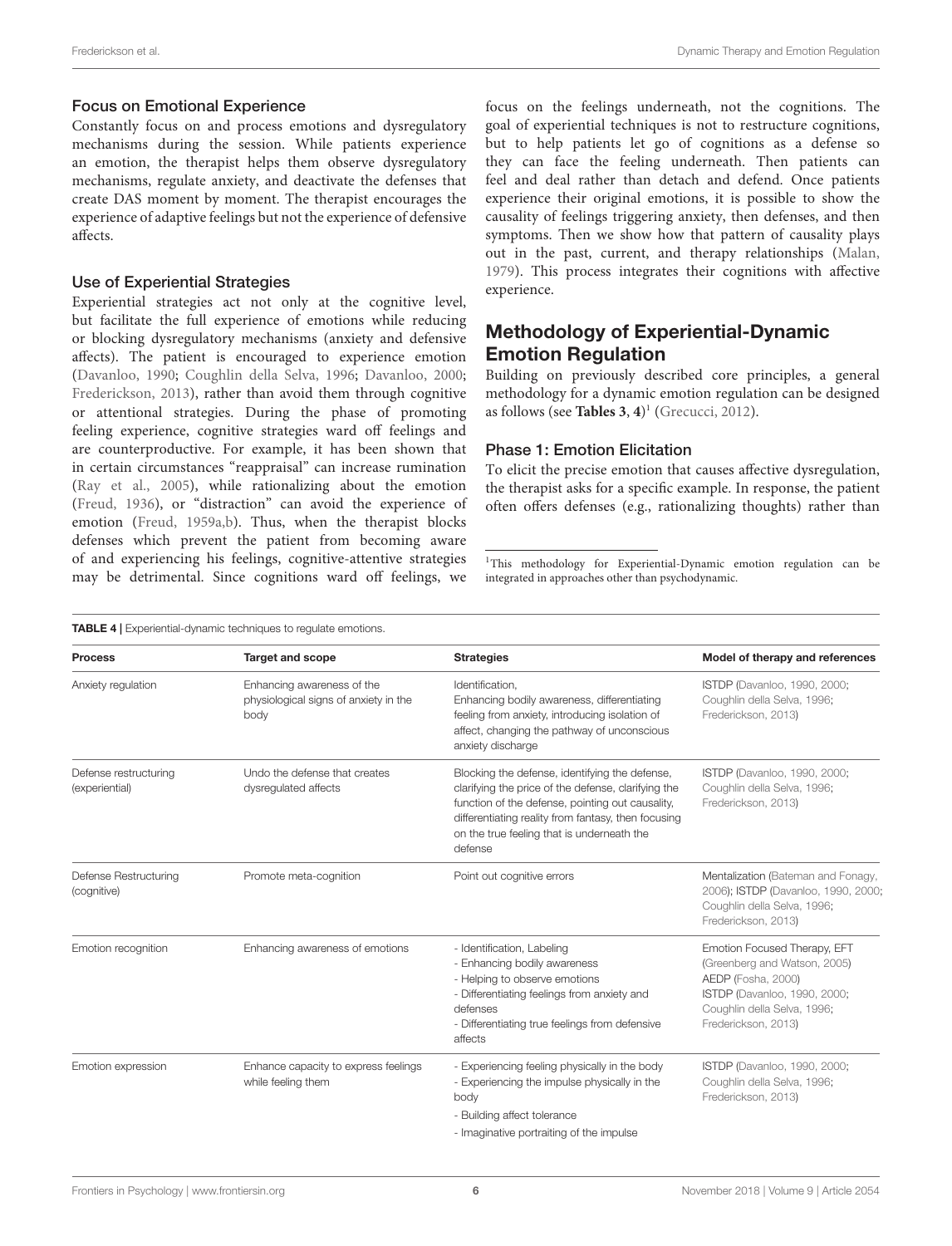a specific example where his feelings were dysregulated. The therapist helps patients see and let go of these defenses until they offer a clear, specific example [\(Frederickson,](#page-7-31) [2013\)](#page-7-31). This task requires specific skills: maintaining an effective focus, recognizing defenses, regulating anxiety when necessary, identifying the price of the defenses, and encouraging the patient to stay on task: offering a specific example (see **[Table 3](#page-4-0)** and [Frederickson,](#page-7-31) [2013,](#page-7-31) for a review of these techniques).

### Phase 2: Regulatory Mechanism Enhancement

Once the patient offers a specific example, the therapist explores feelings. In response, the patient responds with either anxiety or defenses. By assessing the activation of the somatic and autonomic nervous systems described above in **[Table 1](#page-3-0)**, the therapist can: (1) assess when anxiety is too high: it goes out of the somatic nervous system into the parasympathetic branch of the autonomic nervous system; (2) know when affect is dysregulated by anxiety: feeling is accompanied by the symptoms generated by the parasympathetic nervous system; (3) differentiate physiological activation of feeling from anxiety symptoms to help the patient become more regulated; and (4) assess the degree of anxiety the patient is suffering by noticing the physical symptoms: low-somatic nervous system activation; too high–parasympathetic nervous system activation.

### Phase 3: Dysregulatory Mechanism Reduction or Blocking

Once the emotion has been unconsciously elicited in session, anxiety and defenses will result. Patients with DASs will experience either excessive anxiety which dysregulates or defenses which create dysregulated defensive affects. In this phase, the therapist may: (1) helps patient regulate their anxiety so true feelings can be experienced; (2) block the defenses that ward off feelings; (3) help patients differentiate feeling from anxiety and from defense (4) help patients differentiate a true feeling from a defensive affect. Dynamic-experiential techniques can be used to regulate anxiety or deactivate dysregulating defenses that cause DAS (See **[Table 4](#page-5-0)**; [Frederickson,](#page-7-31) [2013\)](#page-7-31).

### Phase 4: Full Emotional Expression and Elaboration

Once the DAS are resolved, the underlying true feelings which trigger anxiety should be fully experienced and expressed. During phase four, patients must be encouraged to experience their emotions in the body and to express the associated impulse (see [Davanloo,](#page-7-35) [1990;](#page-7-35) [Coughlin della Selva,](#page-7-36) [1996;](#page-7-36) [McCullough,](#page-8-23) [1997;](#page-8-23) [Davanloo,](#page-7-37) [2000;](#page-7-37) [McCullough et al.,](#page-8-24) [2003;](#page-8-24) [Frederickson,](#page-7-31) [2013\)](#page-7-31). Then patients can feel their feelings without being dysregulated.

# **CONCLUSION**

In the present paper, we explored the issue of emotion regulation inside psychodynamic approaches and how concepts of anxiety and defenses may be useful to understand patients' DAS and we provided a framework and methodology for an Experiential-Dynamic Emotion Regulation Methodology (EDER) that incorporate emotion regulation science principles into psychodynamic psychotherapy.

A number of studies in the field of experimental psychology and affective neuroscience have collected evidence that emotion regulation strongly contributes to psychological health [\(Aldao](#page-7-18) [et al.,](#page-7-18) [2010;](#page-7-18) [Hu et al.,](#page-7-26) [2014\)](#page-7-26) and that some strategies produce better health outcome than others [\(Gross,](#page-7-24) [2002;](#page-7-24) [Gross and](#page-7-25) [John,](#page-7-25) [2003\)](#page-7-25). Here, we extend these studies by considering another important element that determines the adaptiveness of emotion regulation: the differentiation between original emotion and DAS. Physiological emotions should be expressed and a regulatory function is not necessarily required, whereas dysregulated states require regulation due to their negative contribution to individual adaptation to the environment. At the clinical level, this has important implications. The therapist should promote the expression of original emotions and block DASs.

Thus, the concepts of emotion regulation and dysregulation are consistent with the psychodynamic view of affective disorders and their therapy. In addition to cognitive-behavioral methods of emotion regulation, we include psychodynamic forms of emotion regulation. We noted that the use of techniques that implicitly involve emotion regulation could be more effective than the use of voluntary emotion regulation strategies. Indeed, in some cases voluntary emotion regulation strategies may compromise the free expression of original emotions.

Despite the explicit reference to ISTDP, we consider that the EDER concepts and techniques may be usefully incorporated into any other psychotherapy models when working with patients suffering from DASs. EDER principles offer a trans-theoretical approach for the understanding of situations that require the building of the capacities for emotion tolerance and regulation, and anxiety regulation. EDER techniques may be used to enhance emotion tolerance as an alternative to cognitive control techniques that may be detrimental when they support emotion avoidance.

Despite such interesting insights concerning theoretical models of psychotherapy, the clinical recommendation of EDER would require an empirical evaluation of the efficacy and tolerability of the model in clinical studies. Other brief psychodynamic approaches have been consistently affirmed as evidence-based therapies [\(Abbass et al.,](#page-7-50) [2006,](#page-7-50) [2009;](#page-7-51) [Driessen](#page-7-52) [et al.,](#page-7-52) [2010\)](#page-7-52). Comparative studies are strongly recommended to add to the scientific evidence for the EDER approach, and to identify its specific change mechanisms when compared with other psychodynamic approaches.

# AUTHOR CONTRIBUTIONS

All authors listed have made a substantial, direct and intellectual contribution to the work, and approved it for publication.

# FUNDING

AG has been supported by a grant awarded by The Neuropsychoanalysis Foundation, New York, NY, United States.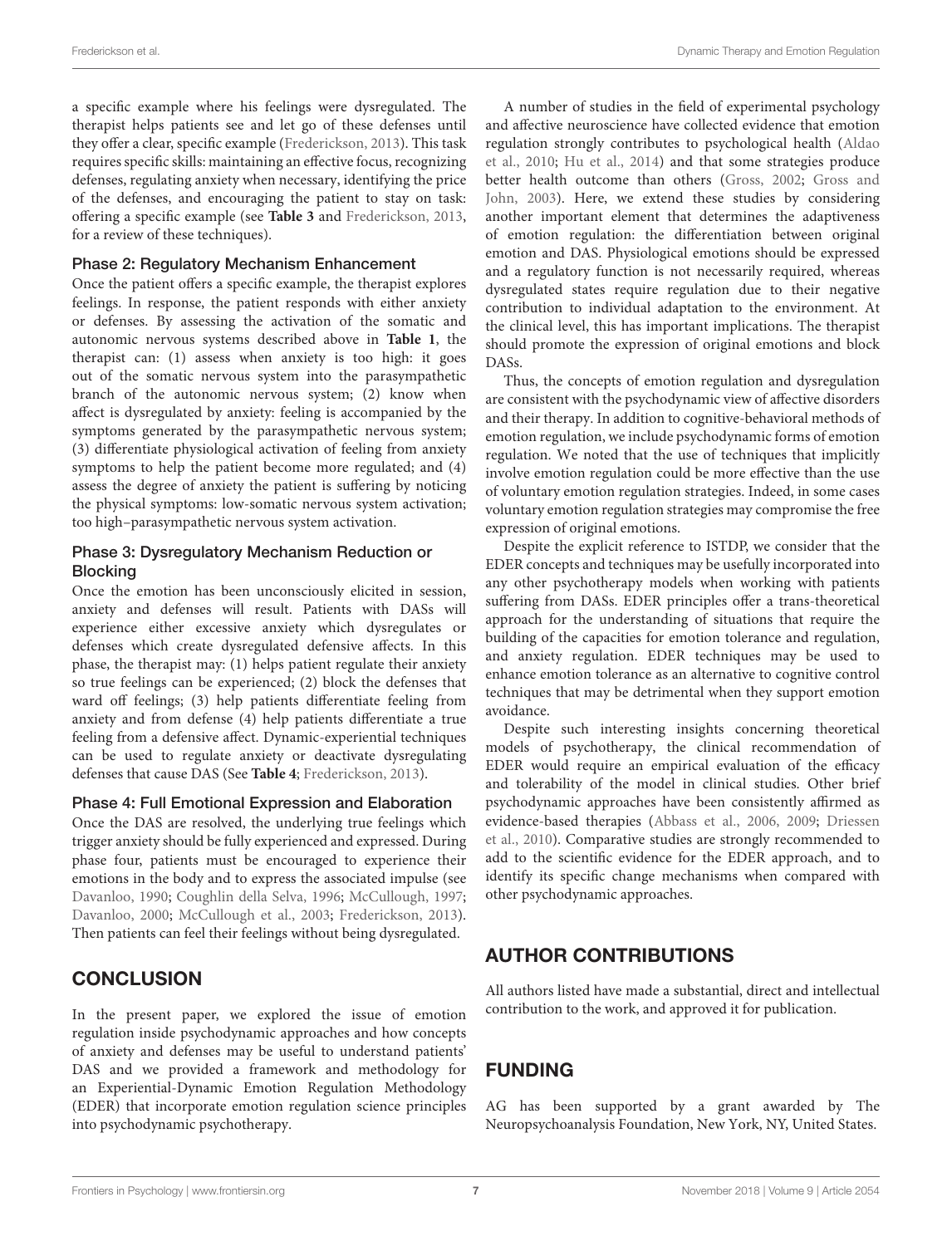### **REFERENCES**

- <span id="page-7-44"></span>Abbass, A. (2015). Reaching Through Resistance: Advanced Psychotherapy Techniques. Kansas: Seven Leaves Press.
- <span id="page-7-51"></span>Abbass, A., Kisely, S., and Kroenke, K. (2009). Short-term psychodynamic psychotherapy for somatic disorders. Psychother. Psychosom. 78, 265–274. [doi:](https://doi.org/10.1159/000228247) [10.1159/000228247](https://doi.org/10.1159/000228247)
- <span id="page-7-50"></span>Abbass, A. A., Hancock, J. T., Henderson, J., and Kisely, S. R. (2006). Shortterm psychodynamic psychotherapies for common mental disorders. Cochrane Database Syst. Rev. 4:CD004687. [doi: 10.1002/14651858.CD004687.pub3](https://doi.org/10.1002/14651858.CD004687.pub3)
- <span id="page-7-17"></span>Aldao, A., and Nolen-Hoeksema, S. (2010). Specificity of cognitive emotion regulation strategies: a transdiagnostic examination. Behav. Res. Ther. 48, 974– 983. [doi: 10.1016/j.brat.2010.06.002](https://doi.org/10.1016/j.brat.2010.06.002)
- <span id="page-7-18"></span>Aldao, A., Nolen-Hoeksema, S., and Schweizer, S. (2010). Emotion-regulation strategies across psychopathology: a meta-analytic review. Clin. Psychol. Rev. 30, 217–237. [doi: 10.1016/j.cpr.2009.11.004](https://doi.org/10.1016/j.cpr.2009.11.004)
- <span id="page-7-20"></span>Barlow, D. H. (2002). Anxiety and Its Disorders, 2nd Edn. New York, NY: Guilford Press.
- <span id="page-7-29"></span>Barlow, D. H., Farchione, T. J., Fairholme, C. P., Ellard, K. K., Boisseau, C. L., Allen, L. B., et al. (2011). Unified Protocol for Transdiagnostic Treatment of Emotional Disorders: Therapist Guide. New York, NY: Oxford University Press.
- <span id="page-7-47"></span>Bateman, A., and Fonagy, P. (2006). Mentalization Based Treatment of Borderline Personality Disorder. Oxford: Oxford University Press. [doi: 10.1093/med/](https://doi.org/10.1093/med/9780198570905.001.0001) [9780198570905.001.0001](https://doi.org/10.1093/med/9780198570905.001.0001)
- <span id="page-7-30"></span>Berking, M., Wupperman, P., Reichardt, A., Pejic, T., Dippel, A., and Znoj, H. (2008). Emotion regulation skills as a treatment target in psychotherapy. Behav. Res. Ther. 46, 1230–1237. [doi: 10.1016/j.brat.2008.08.005](https://doi.org/10.1016/j.brat.2008.08.005)
- <span id="page-7-41"></span>Bowlby, J. (1980). Attachment and Loss, Volume Two: Separation—Anxiety and Anger. New York, NY: Basic Books.
- <span id="page-7-10"></span>Buhle, J. T., Silvers, J. A., Wager, T. D., Lopez, R., Onyemekwu, C., Kober, H., et al. (2013). Cognitive reappraisal of emotion: a meta-analysis of human neuroimaging studies. Cereb. Cortex [Epub ahead of print].
- <span id="page-7-36"></span>Coughlin della Selva, P. (1996). Intensive Short-term Dynamic Psychotherapy. Theory and practice. New York, NY: John Wiley & Sons.
- <span id="page-7-43"></span>Cramer, P. (1998). Defensiveness and defense mechanisms. J. Pers. 66, 879–894. [doi: 10.1111/1467-6494.00035](https://doi.org/10.1111/1467-6494.00035)
- <span id="page-7-46"></span>Dadomo, H., Grecucci, A., Giardini, I., Ugolini, E., Carmelita, A., and Panzeri, M. (2016). Schema therapy for emotional dysregulation: theoretical implication and clinical application. Front. Psychol. 7:1987. [doi: 10.3389/fpsyg.2016.01987](https://doi.org/10.3389/fpsyg.2016.01987)
- <span id="page-7-6"></span>Damasio, A. (1999). The Feeling of What Happens: Body and Emotion in the Making of Consciousness. New York, NY: Harcourt Press.

<span id="page-7-35"></span>Davanloo, H. (1990). Unlocking the Unconscious. Chichester: John Wiley & Sons.

- <span id="page-7-37"></span>Davanloo, H. (2000). Intensive Short-term Dynamic Psychotherapy: Selected Papers of Habib Davanloo. Chichester: John Wiley & Sons.
- <span id="page-7-52"></span>Driessen, E., Cuijpers, P., de Maat, S. C., Abbass, A. A., de Jonghe, F., and Dekker, J. J. (2010). The efficacy of short-term psychodynamic psychotherapy for depression: a meta-analysis. Clin. Psychol. Rev. 30, 25–36. [doi: 10.1016/j.cpr.](https://doi.org/10.1016/j.cpr.2009.08.010) [2009.08.010](https://doi.org/10.1016/j.cpr.2009.08.010)
- <span id="page-7-22"></span>Ehring, T. (2013). Editorial special issue: 'emotion regulation and psychopathology'. J. Exp. Psychopathol. 4, 448–450. [doi: 10.1177/](https://doi.org/10.1177/204380871300400501) [204380871300400501](https://doi.org/10.1177/204380871300400501)
- <span id="page-7-9"></span>Eippert, F., Veit, R., Weiskopf, N., Erb, M., Birbaumer, N., and Anders, S. (2007). Regulation of emotional responses elicited by threat-related stimuli. Hum. Brain Mapp. 28, 409–423. [doi: 10.1002/hbm.20291](https://doi.org/10.1002/hbm.20291)
- <span id="page-7-7"></span>Ekman, P. (2003). Emotions Revealed: Recognizing Faces and Feelings to Improve Communication and Emotional Life. New York, NY: Oxford University Press.

<span id="page-7-49"></span>Fosha, D. (2000). The Transforming Power of Affect. New York, NY: W.W. Norton.

- <span id="page-7-31"></span>Frederickson, J. (2013). Co-Creating Change: Effective Dynamic Therapy Techniques. Kansas, MO: Seven Leaves Press.
- <span id="page-7-1"></span>Freud, A. (1936). The Ego and the Mechanisms of Defense. Madison, CT: International Universities Press.
- <span id="page-7-2"></span>Freud, S. (1959a). Inhibitions, Symptoms, Anxiety, ed. J. Strachey (New York, NY: Norton).
- <span id="page-7-3"></span>Freud, S. (1959b). The Ego and the Id, ed. J. Strachey (New York, NY: Bantam Books).

<span id="page-7-5"></span>Frijda, N. (1986). The Emotions. Cambridge: Cambridge University Press.

<span id="page-7-19"></span>Gratz, K. L., Tull, M. T., Matusiewicz, A. M., Breetz, A. A., and Lejuez, C. W. (2013). Multimodal examination of emotion regulation difficulties as a function of co-occurring avoidant personality disorder among women with borderline personality disorder. Pers. Disord. 4, 304–314. [doi: 10.1037/per0000020](https://doi.org/10.1037/per0000020)

- <span id="page-7-21"></span>Grecucci, A. (2012). Il Conflitto Epistemologico. Psicoanalisi e Neuroscienze Dei Processi Anticonoscitivi. Francavilla: Edizioni Psiconline.
- <span id="page-7-40"></span>Grecucci, A., Chiffi, D., Di Marzio, F., Frederickson, J., and Job, R. (2016a). Anxiety and Its Regulation: Neural Mechanisms and Regulation Techniques According to the Experiential-Dynamic Approach, in Anxiety Disorders, ed. F. Durbano (Rijeka: InTech publishing).
- <span id="page-7-15"></span>Grecucci, A., Rubicondo, D., Siugzdaite, R., Surian, L., and Job, R. (2016b). Uncovering social deficits in autistic individuals: a source-based morphometry study. Front. Neurosci. 31:388. [doi: 10.3389/fnins.2016.00388](https://doi.org/10.3389/fnins.2016.00388)
- <span id="page-7-45"></span>Grecucci, A., Frederickson, J., and Job, R. (2017). Editorial: advances in emotion regulation: from neuroscience to psychotherapy. Front. Psychol. 8:985. [doi:](https://doi.org/10.3389/fpsyg.2017.00985) [10.3389/fpsyg.2017.00985](https://doi.org/10.3389/fpsyg.2017.00985)
- <span id="page-7-12"></span>Grecucci, A., Giorgetta, C., Bonini, N., and Sanfey, A. G. (2013a). Living emotions, avoiding emotions: behavioral investigation of the regulation of socially driven emotions. Front. Psychol. 3:616. [doi: 10.3389/fpsyg.2012.00616](https://doi.org/10.3389/fpsyg.2012.00616)
- <span id="page-7-13"></span>Grecucci, A., Giorgetta, C., Bonini, N., and Sanfey, A. G. (2013b). Reappraising social emotions: the role of inferior frontal gyrus, temporo-parietal junction and insula in interpersonal regulation. Front. Hum. Neurosc. 7:523. [doi: 10.3389/](https://doi.org/10.3389/fnhum.2013.00523) [fnhum.2013.00523](https://doi.org/10.3389/fnhum.2013.00523)
- <span id="page-7-14"></span>Grecucci, A., Giorgetta, C., van Wout, M., Bonini, N., and Sanfey, A. G. (2013c). Reappraising the ultimatum: an fMRI study of emotion regulation and decisionmaking. Cereb. Cortex 23, 399–410. [doi: 10.1093/cercor/bhs028](https://doi.org/10.1093/cercor/bhs028)
- <span id="page-7-32"></span>Grecucci, A., and Job, R. (2015). Rethinking reappraisal: insights from affective neuroscience. Behav. Brain Sci. 38:e102. [doi: 10.1017/S0140525X14001538](https://doi.org/10.1017/S0140525X14001538)
- <span id="page-7-16"></span>Grecucci, A., and Sanfey, A. G. (2014). "Emotion regulation and decision making," in Handbook of Emotion Regulation, ed. J. J. Gross (New York, NY: Guilford Press), 140–153.
- <span id="page-7-39"></span>Grecucci, A., Thneuick, A., Frederickson, J., and Job, R. (2015). "Mechanisms of social emotion regulation: from neuroscience to psychotherapy," in Handbook on Emotion Regulation: Processes, Cognitive Effects and Social Consequences, ed. M. L. Bryant (New York, NY: Nova Publishing).
- <span id="page-7-48"></span>Greenberg, L. S., and Watson, J. C. (2005). Emotion-Focused Therapy for Depression. Washington, DC: American Psychological Association.
- <span id="page-7-0"></span>Gross, J. J. (1998). The emerging field of emotion regulation: an integrative review. Rev. Gen. Psychol. 2, 271–299. [doi: 10.1037/1089-2680.2.3.271](https://doi.org/10.1037/1089-2680.2.3.271)
- <span id="page-7-24"></span>Gross, J. J. (2002). Emotion regulation: affective, cognitive, and social consequences. Psychophysiology 39, 281–291. [doi: 10.1017/S0048577201393198](https://doi.org/10.1017/S0048577201393198)
- <span id="page-7-11"></span>Gross, J. J. (ed.) (2014). Handbook of Emotion Regulation, 2nd Edn. New York, NY: Guilford Press.
- <span id="page-7-25"></span>Gross, J. J., and John, O. P. (2003). Individual differences in two emotion regulation processes: implications for affect, relationships, and wellbeing. J. Pers. Soc. Psychol. 85, 348–362. [doi: 10.1037/0022-3514.](https://doi.org/10.1037/0022-3514.85.2.348) [85.2.348](https://doi.org/10.1037/0022-3514.85.2.348)
- <span id="page-7-38"></span>Hartmann, H. (1964). Ego Psychology and the Problem of Adaptation. New York, NY: International Universities Press.
- <span id="page-7-26"></span>Hu, T., Zhang, D., Wang, J., Mistry, R., Ran, G., and Wang, X. (2014). Relation between emotion regulation and mental health: a meta-analysis review. Psychol. Rep. 114, 341–362. [doi: 10.2466/03.20.PR0.114k22w4](https://doi.org/10.2466/03.20.PR0.114k22w4)
- <span id="page-7-8"></span>Jackson, D. C., Malmstadt, J. R., Larson, C. L., and Davidson, J. (2000). Suppression and enhancement of emotional responses to unpleasant pictures. Psychophysiology 37, 515–522. [doi: 10.1017/S0048577200990401](https://doi.org/10.1017/S0048577200990401)
- <span id="page-7-33"></span>Kernberg, O. F. (1984). Severe Personality Disorders. New Haven, CT: Yale University Press.
- <span id="page-7-34"></span>Kernberg, O. F. (1996). "A psychoanalytic theory of personality disorder," in Major Theories of Personality Disorders, eds J. F. Clarkin and M. Lenzenweger (New York, NY: Guilford Press).
- <span id="page-7-23"></span>Kring, A. M., and Werner, K. H. (2004). "Emotion regulation and psychopathology," in The Regulation of Emotion, eds P. Philippot and R. S. Feldman (Hove: Psychology Press), 359–385.
- <span id="page-7-4"></span>Lazarus, R. S., and Folkman, S. (1984). Stress, Appraisal and Coping. New York, NY: Springer.
- <span id="page-7-42"></span><span id="page-7-27"></span>LeDoux, J. (1998). The Emotional Brain. London: Weidenfeld and Nicolson.
- Linehan, M. (1993a). Cognitive-Behavioral Treatment of Borderline Personality Disorder. New York, NY: Guilford Press.
- <span id="page-7-28"></span>Linehan, M. (1993b). Skills Training Manual for Treating Borderline Personality Disorder. New York, NY: Guilford Press.